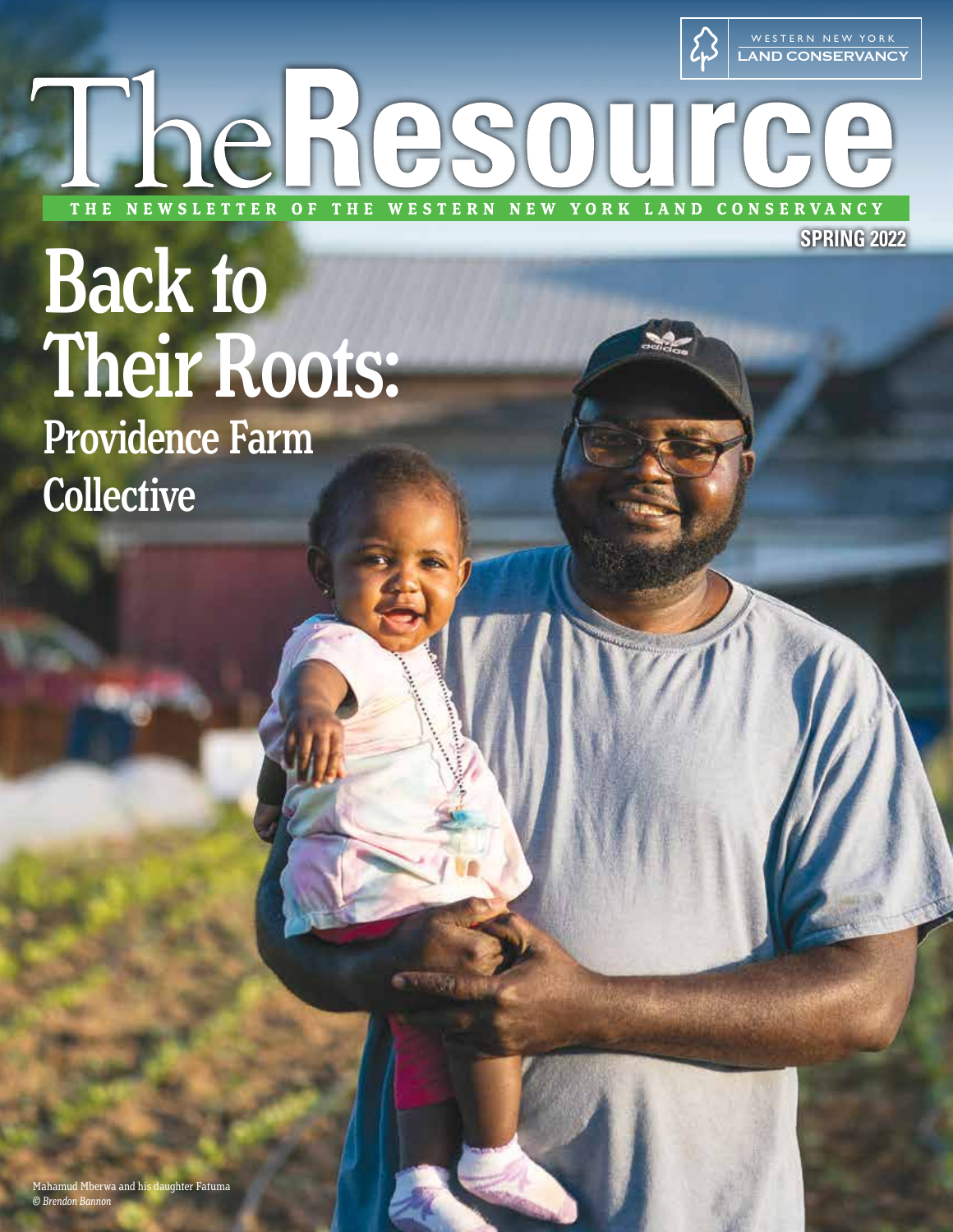

LAND CONSERVANCY WESTERN NEW YORK

PO Box 471, East Aurora, NY 14052 (716) 687-1225 | info@wnylc.org **WNYLC.org**

### Staff -

*Executive Director* Nancy Smith

*Deputy Executive Director* Jajean Rose-Burney

*Deputy Executive Director–Conservation* Marisa Riggi

*Finance & Operations Director* Kim Krywalski

*The Riverline Director* Jeff Lebsack

Josh Balisteri | *Stewardship Director*

Liz Birardi | *Finance Specialist*

Rachel Chrostowski | *Farmland Protection Specialist*

Sarah Costlow | *Land Protection Specialist*

Erik Danielson | *Stewardshiop Coordinator* Kara Frisina | *Communications & Development Manager*

Peter Grainge | *Stella Niagara Preserve Steward*

Andrew Lance, PhD | *Restoration Ecologist*

Kyle Semmel | *Communications Manager*

Kyra Umrigar | *Development Assistant*

Emma Vicaretti | *Community Engagement Specialist, AmeriCorps VISTA*

Angelina Woodworth | *Administrative Assistant*

### Board of Directors

John Owen | *President* Gail Wells | *Vice President* Robin Ross | *Secretary* Kathy Bieler | *Treasurer* Steve Blabac, Larry Brickman, Katie Costanzo, Kasey DeLuke, Theresa Gaglione, David Hahn-Baker, Gayle Hutton, Bart Roberts, Marcus Rosten, Kayla Stocking, Robert Townsley, Alisia Vilonen

Emeritus Board

Lyle Toohey

# Back to Their Roots: Western New York Land Conservancy<br>PO Box 471, East Aurora, NY 14052 **Providence Farm Collective**

*By Kyle Semmel, Communications Manager*

lthough Abdullah "Abdi" Sundi's family had farmed in Somalia for years, Abdi never learned how. In 1991, when he was just a boy, a bloody civil war broke out in his homeland. As a member of the Somali Bantu people, an ethnic group descended from Bantu tribes in Mozambique, Malawi, and Tanzania who were enslaved and brought to Somalia, Abdi and his family were considered second-class citizens. During the war, Somali Bantus were systematically stripped of their land and forced to make a dangerous trek across the border to Kenya to live in crowded refugee camps. A

In the camps, instead of practicing the traditional farming methods that had sustained them for generations, Abdi and his family had to rely on donations of food from the United Nations World Food Programme. The camps offered no opportunity to grow the types of delicious staple crops they were accustomed to, such as African maize, a nutrientrich variety of corn that is hardier than its American cousin.

Abdi and his family lived at Dadaab Refugee Camp on the flat, windswept border of Somalia and Kenya. Their stay at Dadaab was supposed to be temporary, but it turned out to last more than a decade, when they were moved to another refugee camp. They had minimal medical aid, little water, no electricity, and no firewood to cook the all-too meager supply of food supplied by the United Nations Refugee Agency (UNHCR). To this day, the UN's World Food Programme warns that more than 400,000 refugees still living in Kenya's refugee camps face chronic food shortages.

When the United States named the Somali Bantus a priority group for resettlement in 1999, it paved the way for people like Abdi and his family to come to America to start a

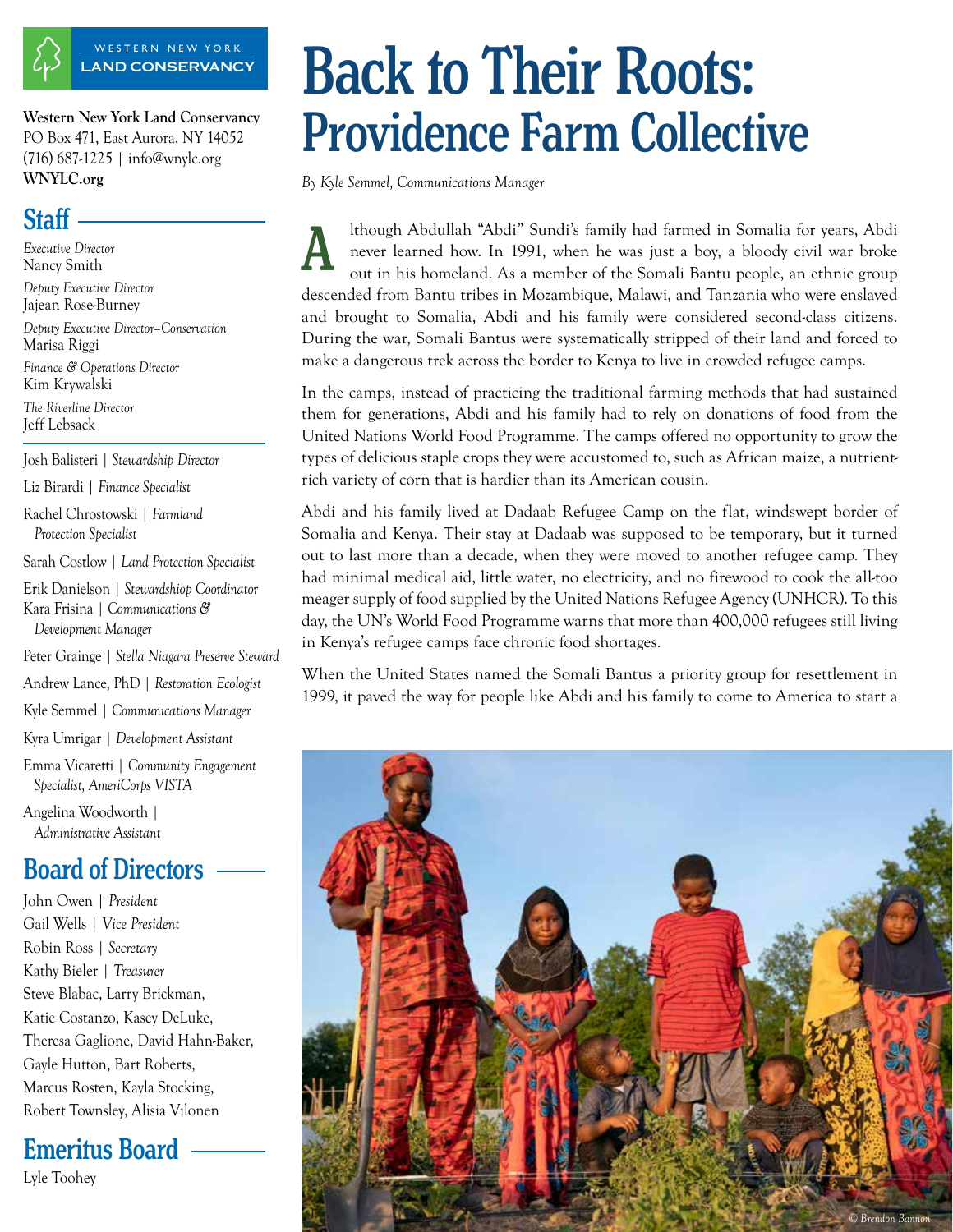

# Plant the Future of Farming

Providence Farm Collective (PFC) is a not-for-profit organization that leases farmland in Orchard Park where nearly 300 refugee, immigrant, and Black farmers grow healthy food for their children, families, and communities.

You can help PFC farmers plant the future of farming and put down permanent roots at their farm by donating today. Already, our community has raised more than \$600,000 toward its goal.

If you would like to donate, please send a check made out to "Western New York Land Conservancy" with "Providence Farm Collective" on the memo line to: Western New York Land Conservancy, P.O. Box 471, East Aurora, NY 14052. **Donate** 

You can also donate online at **www.wnylc.org** Select "Providence Farm Collective" in the dropdown menu under "This contribution is for" on our donation page.

new life. He arrived in Buffalo in August of 2004. Though he couldn't speak English and had little formal education, he now possessed something that had been missing in his life—hope for a better future. He was soon joined in Buffalo by other members of the Somali Bantu community.

In 2017, more than a decade after many of Buffalo's Somali Bantu community arrived, a number of individuals within the community led a grassroots effort to get back to their farming roots. Since then, that movement has grown to encompass refugees and immigrants from multiple nations as well as members of Buffalo's Black community, and it has spawned Providence Farm Collective (PFC).

The venture has been so successful that, in 2021, PFC outgrew its original location in East Aurora and moved to an ideal 37-acre site in Orchard Park that they lease. It's here

where they hope to put down permanent roots. This year, our community is teaming up to raise \$2.3 million so that PFC can buy the land and add needed infrastructure, such

as a pavilion with working restrooms and a refurbished barn for office space. The deadline for the campaign is December 31st. Once we reach our goal, the Land Conservancy will permanently



protect the farm with a conservation easement. PFC farmers will then have a permanent location to grow their crops and raise goats and chickens, and they will always have land to call home.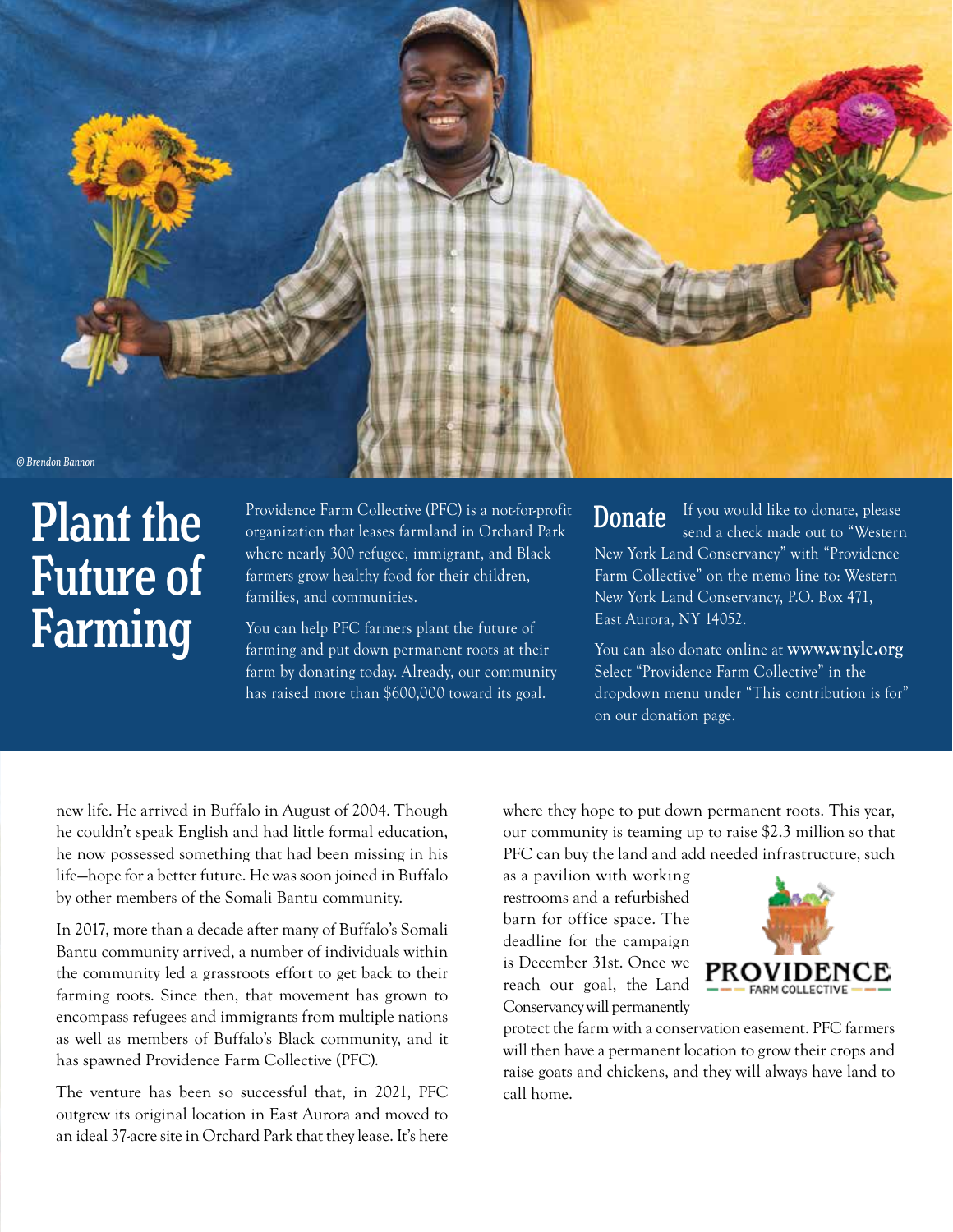# Ovenbirds: The Soundtrack of the Forest

*By Kyle Semmel, Communications Manager*

oon after you receive this newsletter in late April, Ovenbirds will be returning to the forests of Western New York from their winter homes in the Caribbean or Central America. You'll know them by their dull brown, speckled chests and their distinctive calls, a series of rapid whistles that rise in pitch—tea-cher, Tea-Cher, TEA-CHER. As local naturalist Marcus Rosten put it, their characteristic song is part of "the soundtrack of the forest." S

Ovenbirds are common here, if you know where to look. Hike in any dense mature or mixed forest in our area, such as the College Lodge Forest or the Gallogly Nature Sanctuary, and you'll hear them. They often raise two broods during the summer breeding season. Unlike most warblers, which nest in trees, Ovenbirds nurture their young in dome-shaped nests constructed on the ground from leaf litter. These nests resemble old-fashioned ovens, and give the bird its name. Since Ovenbirds camouflage their nests so well, seeing a nest is a rare experience—even for trained birders. But we don't recommend that you wander around the forest in search of one. In trying to get a glimpse, you might accidentally trample these delicate structures and the eggs or chicks inside. In fact, this is one of the reasons we don't allow dogs on our preserves: to protect the vulnerable plants and animals, like



Ovenbirds, that reside on the forest floor.

# Restoration work: Niagara Gorge

*By Andrew Lance, PhD, Restoration Ecologist*

Restoration work in the Niagara River Gorge continued over the winter with treatment of invasive buckthorn and honeysuckle shrubs along the Gorge rim in Whirlpool State Park. We will be actively planting in the area this spring, adding red and white oaks, sugar maples, and bitternut hickories to areas formerly dominated by invasive plants. The arrival of spring also gives us much anticipated insight into how native plant communities are responding to our restoration work, with new and unique species emerging each year.

We're also excited to initiate ecological restoration projects at a number of our properties and preserves. This includes expanded treatment of invasive shrubs in the woodlands at Stella Niagara Preserve, retreatments of regenerating buckthorn at Margery Gallogly Nature Sanctuary, and treatment of invasive plants at Mossy Point. We're also planning on expanding our restoration work at several properties on Grand Island and at the Niagara Escarpment Preserve. Stay tuned!

Although Ovenbird numbers remain stable, this species relies on large, unfragmented forests for their survival—and this presents a serious challenge to Ovenbird populations as more Western New York forests are logged and developed. "When it comes to forest fragmentation," Rosten says, "they are one of the first birds to indicate there's a problem. The canary in the coal mine."

Luckily for Ovenbirds, protecting large forests and preserving them intact and unfragmented—for future generations is at the core of our community's work.

# Save Land by Donating Today!

**Want to save our farms, forests, streams, and meadows for future generations?** Become a member, renew your membership, or donate to protect Western New York's most valuable resources today. To donate, use the envelope in this newsletter or visit **wnylc.org** and make your payment online. Thank you!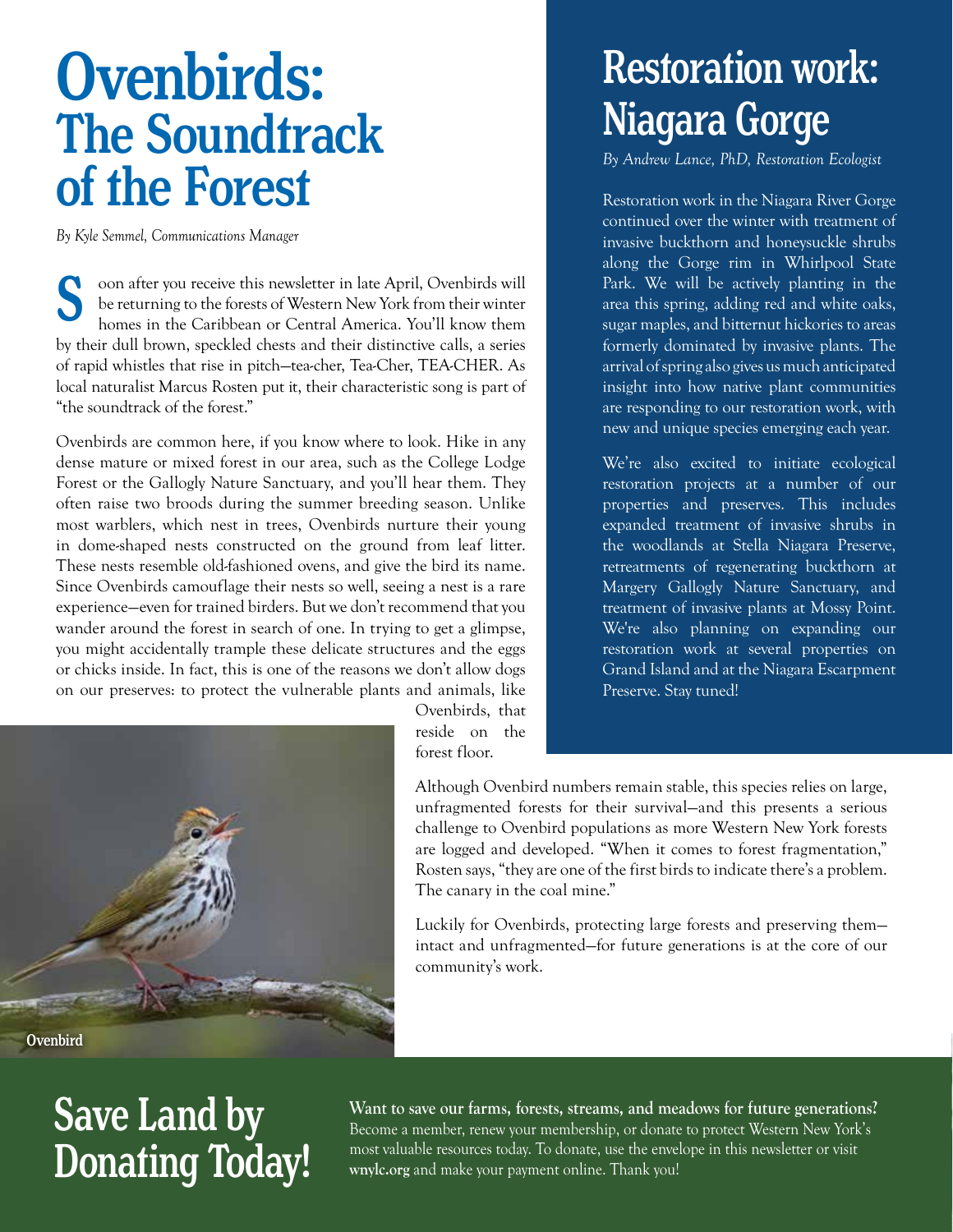# News

### College Lodge Forest

We have purchased the College Lodge Forest near Fredonia. A special thank you to the Faculty Student Association of SUNY Fredonia, the Friends of the College Lodge Forest, and the many donors who helped us secure the necessary funding.

### Mossy Point

We will officially open the trails at Mossy Point later this spring. Check for updates in our e-newsletter in May.

### Allegany Wildlands

Late last year, our community reached its fundraising goal to save the Allegany Wildlands. This spectacular 200-acre forest in Cattaraugus County is home to a rich diversity of plants and animals. Once purchased, it will be permanently protected and become part of the Land Conservancy's planned Western New York Wildway.

### WNY Wildway

Speaking of the Wildway, we received a \$2,000,000 grant from the New York State Department of Environmental Conservation (DEC) as part of its Water Quality Improvement Program (WQIP), a grant that specifically targets the protection of source waters. We will identify and permanently protect land in the Black Creek-Angelica Creek watershed in Allegany County, an area that falls within the Wildway.









### North Tonawanda/Grand Island

We received a \$160,000 grant from the Tonawanda Community Environmental Benefit Program (TCEBP). We will undertake a host of projects at preserves in North Tonawanda and Grand Island. We will improve existing nature preserves, restore wildlife habitat, reduce the threat of hazard trees, improve walking trails, and engage people of all ages in environmental education.

### The Riverline

The Riverline was awarded \$900,000 in federal funds in the recently approved federal budget, as announced at a press event featuring New York State Senators Chuck Schumer and Kirsten Gillibrand; Congressman Brian Higgins; Mayor Byron Brown; Thomas George, Director of Public Transit at the Niagara Frontier Transportation Authority (NFTA); Jeff Lebsack, The Riverline Director; and Nancy Smith, our Executive Director. If you are interested in learning more about this project, or donating to create The Riverline, please visit the website for The Riverline: theriverline.com. You can also reach out to the Land Conservancy at (716) 687-1225 or info@wnylc.org.

## 2022 Spring/ **Summer Events**

#### **Breeding and Migrating Birds of the College Lodge Forest**

**Saturday, May 28 9:00 a.m.-11:00 a.m.** *Join us for a delightful walk through the College Lodge Forest in search of the rich diversity of bird species that raise their young on this property, or pause here to feed and rest on their marathon spring migrations.*

#### **GorgeFest**

**Saturday, June 18 11:00 a.m.-1:00 p.m.**  *Join us and our partners for a special educational program to celebrate the Niagara Gorge and its river by showcasing its past, present, and future splendor. Partners include the Underground Railroad Museum, NYS Parks, the Niagara Aquarium, and many more. Learn more at our website: www.wnylc.org*

**To learn more about these and other upcoming events, or to register, visit www.wnylc.org**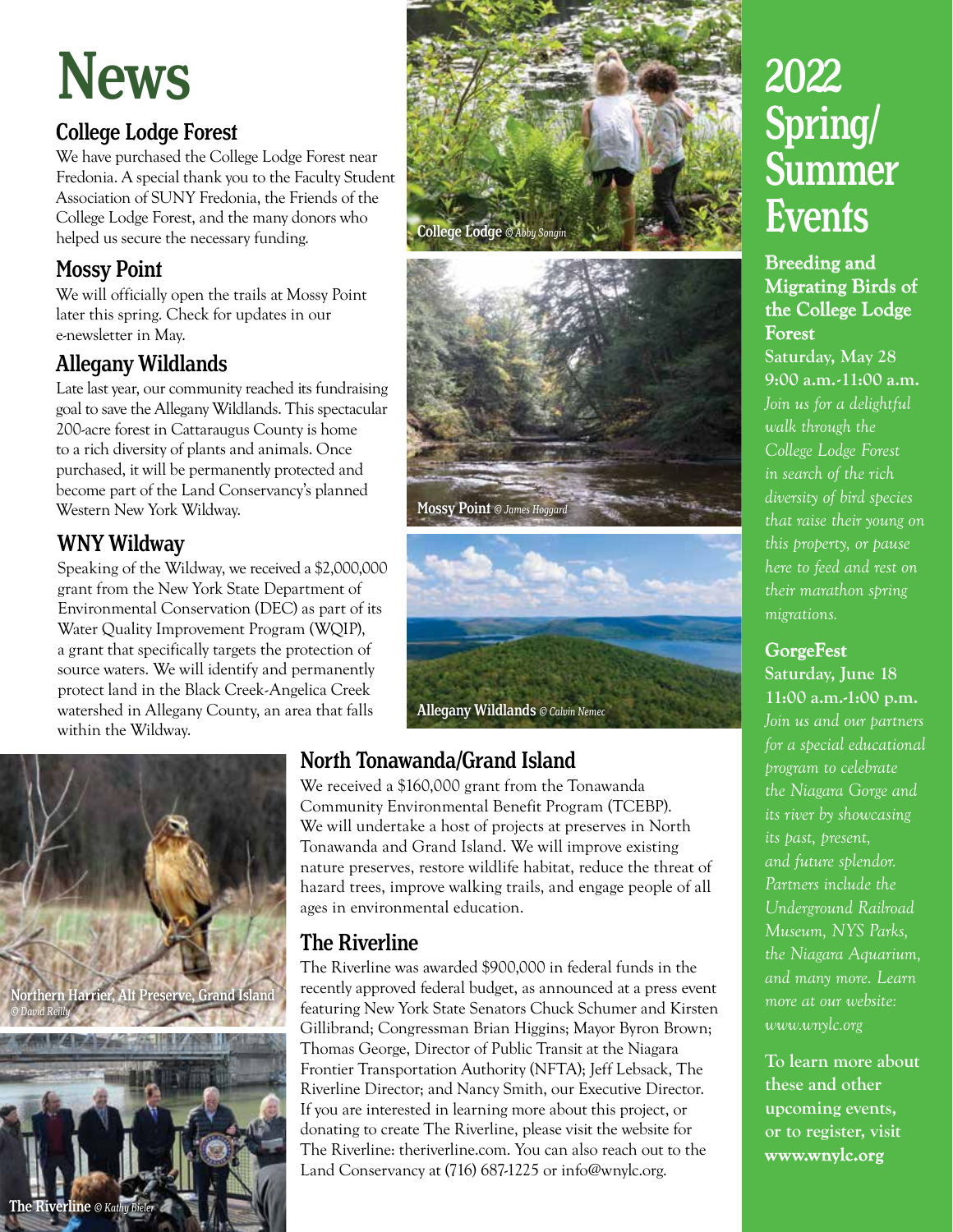# Native Plants at Ralph C. Wilson Centennial Park

*By Kyra Umrigar, Development Assistant*

**T** hanks to a \$690,000 grant from the Ralph C. Wilson Jr. Foundation, we will grow 50,000 plants from locally collected seeds, and add many trees, shrubs, and aquatic plants that will enrich the wildlife habitat at the new Ralph C. Wilson Jr. Centennial Park on the waterfront in Buffalo.

But how will we produce 50,000 plants? We will partner with many native plant specialists and local growers, such as Allison Dehonney of Buffalo Go Green. Allison's farm in Buffalo produces vegetables for food-desert neighborhoods. Her plots are lined with flowers, adding pops of color and green, and neighbors often walk and drive out of their way to enjoy them. Neighborhood beautification is an unexpected, but positive impact of her business. Now, she's excited to bring native plants to Ralph Wilson Park.

Allison cites sourcing seeds as the first challenge. Local native plants help preserve the genetic differences essential to long-term biodiversity, but seeds from local native plants aren't readily available, so they will be carefully collected by hand at our preserves and with permission from other landowners. Once the seeds are collected, Allison and other local growers will create the perfect

conditions for the seeds to sprout. Their greenhouses will provide the necessary amount of light, heat, and moisture for the seedlings to flourish. Creating the correct environment requires research, tips from specialists, and trial and error. All this effort will be worthwhile when the plants arrive at their final destination, making space in the greenhouses for vegetable seedlings once again.

> It will take the growing seasons of 2023 and 2024 and many hands to accomplish this feat. But the Land Conservancy is up to the challenge. Come visit Ralph Wilson Park in a few years and enjoy the scenery. But please don't pick the flowers—those seeds are necessary for the next generation of native seedlings.

#### Allison Dehonney

### Are you a farmer?

Would you like more information about protecting your farm? Contact our Farmland Protection Specialist, Rachel Chrostowski, at rachelc@wnylc.org or (716) 687-1225 ext.126.

I lovelle tere<br>ing<br>wn. I love the idea that collecting seeds will be one of the first steps in bringing the shoreline of Ralph C. Wilson, Jr. Centennial Park into reality. The plants that are grown through this grant will help us establish a robust site ecology that can thrive in this dynamic environment. The community has been very influential in making sure that this design really represents Buffalo. I hope there will be a lot of pride in knowing that these plants are locally sourced and sustainably grown.

> —Award-winning landscape architect and lead park designer Michael Van Valkenburgh, the Charles Eliot Professor in Practice of Landscape Architecture at Harvard's Graduate School of Design and Founder and Partner of MVVA.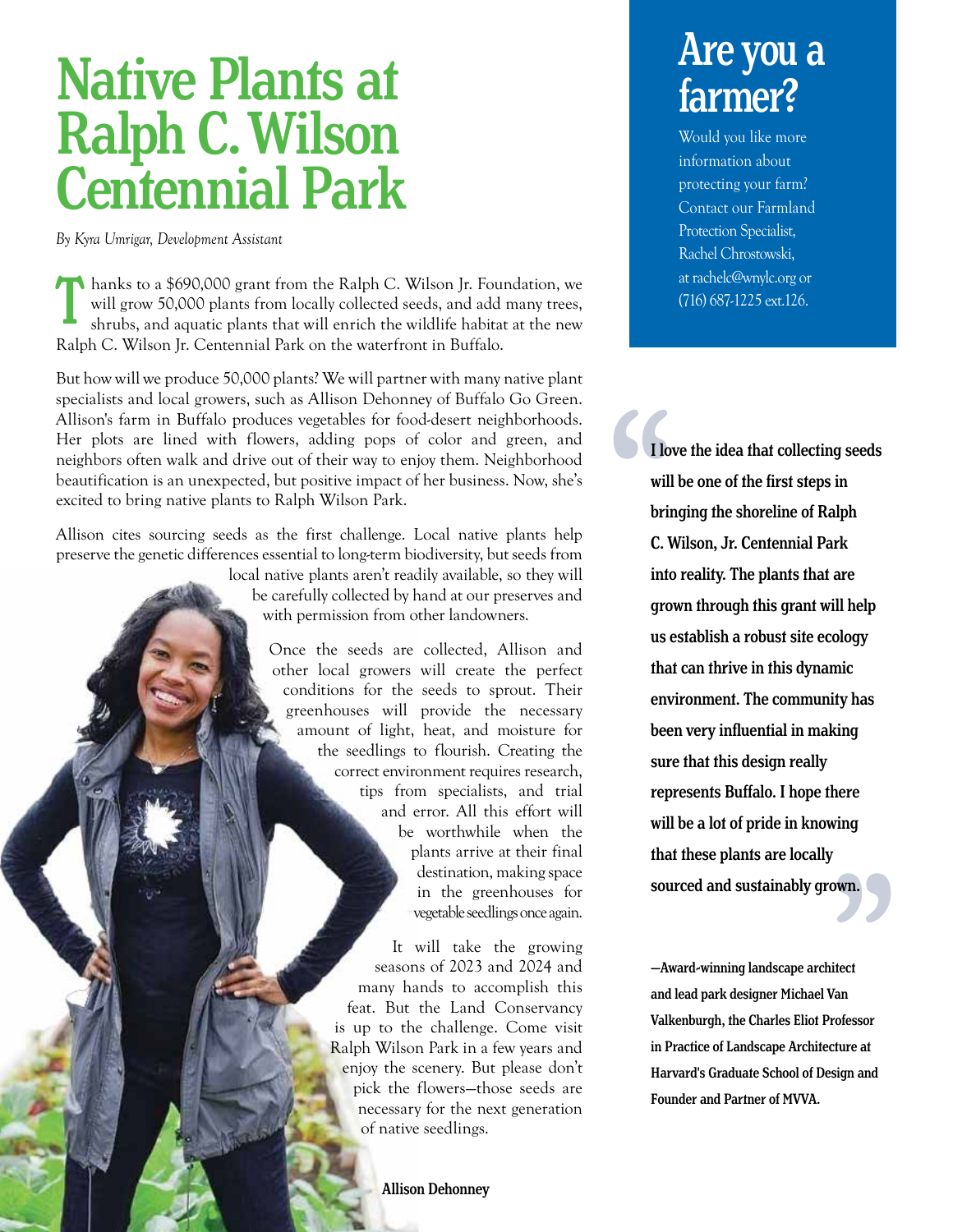# Thank you for honoring those you care for and supporting their love for nature.

MARY ANDERSON *From Linda Anderson, Evelyn May*

KATHY & SCOTT BIELER *From Bill & Colleen Loecher, Ernest & Connie Matthews, Nancy & Tom Smith*

BARBARA LANDREE *From Eric Landree*

JAMESON LINDSTROM *From Amalia Wagner*

JACKI LONSKI *From Robert Lonski*

MILLER, HAMER, & MAYNARD CHILDREN *From Gregory Neumann*

AUNT DONNA & UNCLE JIM LINDA JONES ROSEMARY & STEVE KELLY HENRY & MATTHEW **MACIEIEWSKI** ROSEMARY MARCUS JOANNE MIECZNIKOWSKI USCHI & JOHN WARCHOCKI *From Judith & Frank Krauz*

### In Honor of In Memory of

DR. CATHERINE S. AGUSTIADY-BECKER *From Jacob Becker*

KAREN BLAKE *From Theresa Mango*

TRAVIS BULMER *From Lori Rhinehart* 

DR. ELIZABETH CONANT *From Camille Cox*

GARY COSTLOW *From Alyse Popp* CLAIRE GARELECK *From Sara J. Schultz*

DR. & MRS. SAMUEL GELFAND *From Robert L. Bull, Jr.*

JUNE GOEHLER *From Barbara D. George*

JOHN T. KOCIELA *From Carol Kociela*

ELEANOR KOJM *From Sheila Kojm & Louis Stuhl*

RONALD C. MCMAHON DDS *From Brendan McMahon*

THOMAS W. MERRILL *From Patricia Rebmann*

JOHN L. MOSHER *From Linda A. Mosher*

DENNIS PANASIEWICZ *From Judith & Frank Krauza*

HAZEL REUKAUF *From Cathleen Daley*

DR. LYNNE WHITE SCHEIDER *From William L. Scheider & Marcia Wopperer*

GEORGE V. SCHICTEL *From Christine Kroetsch*

JIM TOMKINS *From Suzanne E. Tomkins*

BILL & OLIVE BURCH, AND WALT WITMER

*From Marcia & Jim Nixon* DOUGLAS WRIGHT *From Nancy J. Wright*

College Lodge Forest

We are thankful to everyone who made the College Lodge Forest possible. The following supporters were able to give at least \$2,000.

#### \$100,000+

Environmental Protection Fund administered by the NYS OPRHP FSA of SUNY Fredonia Great Lakes Restoration Initiative administered by the USFWS Lenna Foundation

#### \$50,000-\$99,999

Kathy and Scott Bieler Gallogly Family Foundation LTA/NYS DEC

#### \$10,000-\$49,999

Anonymous (2) James Battaglia Judith Fisher Janet Lanza The Merchant Family Franklin and Linda Meyer Gerald and Michelle Parris Michael Radomski, WNY Hiking Challenge Paul Rutledge and Kathleen Ryan Deborah Sabol Richard Stockton

#### \$2,000-\$9,999

James Bergenstock, Renee Bush, Gary & Karen Koeppel, Debra & James Walsh, Don Zelazny, in memory of Bruce and Nancy Garlapow Beverly Caffery, in honor of Kathy and Scott Bieler Julia DAmico Falcone Farms, Inc. Margaret and Mitchell Fitzgibbon Lynne and Joe Giroux Janet Grout Frederick Guerriero and Irene Reynolds Guerriero Carol and John Hardenburg Bob and Norma Henderson John and Betty Howell Robert and Ellen Irwin, in honor of Kathryn Bieler Mark and Bonnie Morgante Margie and Sandy Nobel Oliver Kennedy and Christina Rockwell Joanne and John Schlegel Daniel and Mary Shonn Amy Titus Western New York Foundation Shari Yudenfreund-Sujka

### A resource to build compassion

The Land Conservancy has partnered with FreeWill, a free, online tool for writing your will. We want to make it easier for you to find peace of mind and protect what you love. One way to do that is to write a legal will—it's an essential task to plan for your future and protect the people and natural landscapes that you care about. We are strong because we are together. Thank you for being part of our loving community. Scan the QR code to use this free will-writing tool to get started. Or visit **wnylc.org/planned-giving**.

The the support of the same



Thank you to our Legacy

Society members who have made us part of *their* legacy by including us in their planned giving, like their will.

Are you interested in joining our Legacy Society and ensuring your favorite places are protected for future generations? Email Kyle Semmel, Communications Manager, at ksemmel@wnylc.org.

#### James Battaglia Lawrence M. and Carolyn K. Brooks Amy Choboy and Pamela Rossotto Larry and Sheila Drake Edward G. and Joan Eschner Deborah H. Fenn Chuck and Ann Fourtner Douglas Germony Amy Holt Ed and Gayle Hutton

#### David Kimball

Mark P. and Deborah E. Kisker Art and Marilyn Klein Paul and Jane Lehman Nancy J. Leone Sally Metzger Franklin and Linda Meyer Barbara Mierzwa John Owen Jajean Rose-Burney

#### Carleen Blake Ryan

Kyle Semmel Deborah Sabol Judith Sabol Shirley Shannon LeRoy and Carla Smith Tom and Nancy Smith Janet and David Stout Clarence Wigler